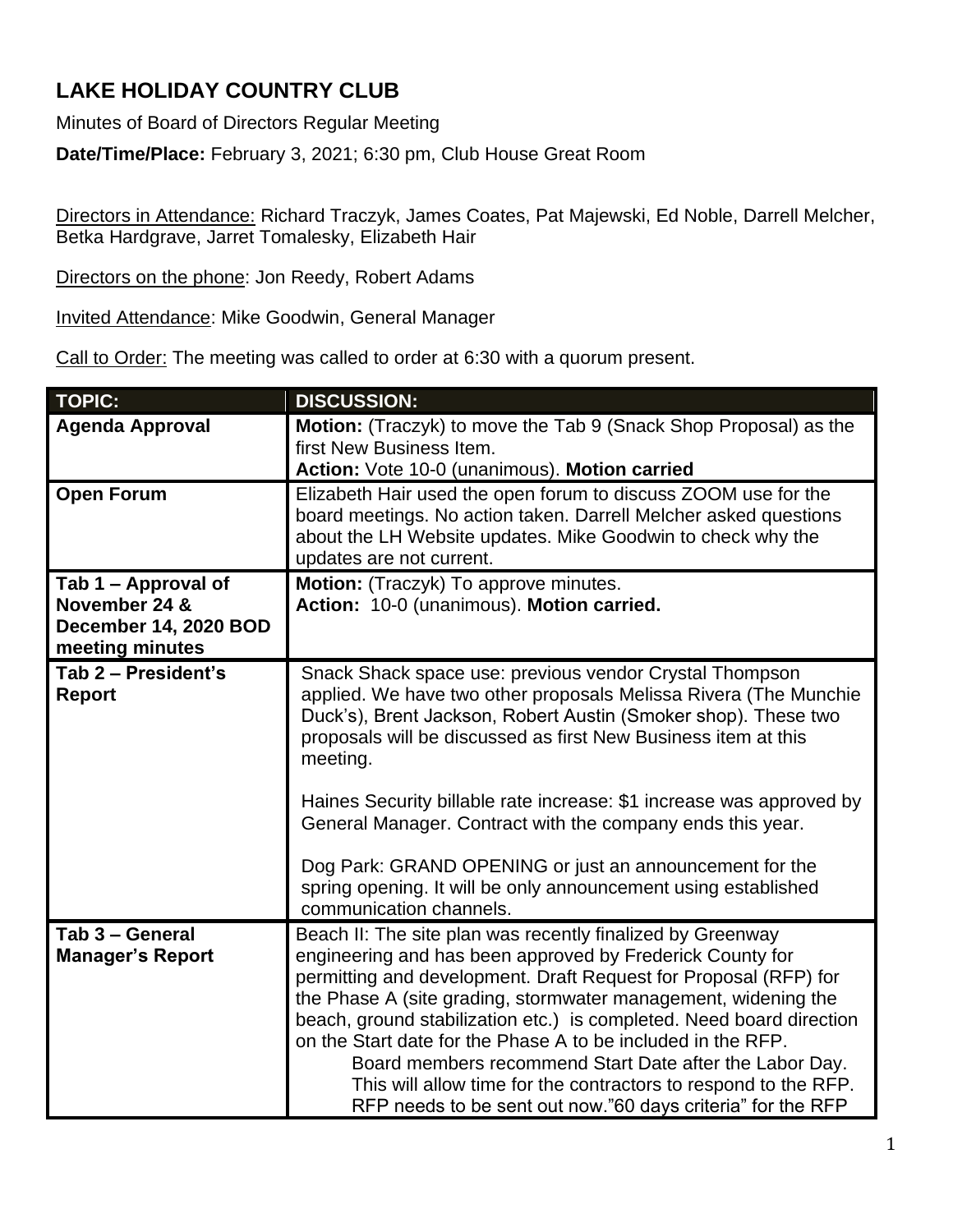|                                | response to be used.                                                     |
|--------------------------------|--------------------------------------------------------------------------|
|                                | Beach II Planning expense: the base price of the original contract       |
|                                |                                                                          |
|                                | was \$30,100. With the additional revisions such as the split of the     |
|                                | proposed work to Phase A and Phase B, final cost is \$40,917.50.         |
|                                | Emergency Exit, Undeveloped Area Roadwork: major progress has            |
|                                | been made in addressing the problematic areas along the roadways.        |
|                                | This includes replacing collapsed culvert pipes, improving the           |
|                                | drainage, road grading and general improvements to road quality.         |
|                                | Work will continue as the weather allows.                                |
| Tab 4 - Treasurer's            | LH financial health continues in the positive direction.                 |
| <b>Report</b>                  |                                                                          |
| Tab 5 - Committee              | No additional discussion. Reports accepted ASIS.                         |
| <b>Reports</b>                 |                                                                          |
| Tab 6 - Snack Shop             | In response to LH Newsletter notice about renting the food               |
| <b>Proposals</b>               | distribution area of the Clubhouse, two community members have           |
|                                | submitted their documents. Crystal Thompson also submitted her           |
|                                | request for current contract extension.                                  |
|                                | Note: LH Board did not provide any direction about the                   |
|                                | content of the documents submitted by the interested party.              |
|                                | <b>Melissa Rivera: The Munchie Duck's Waterfront Cafe. Melissa</b>       |
|                                | gave her vision of the cafe (menu, use of the room next to the shop      |
|                                | for dining, potential events at the Clubhouse etc.). She responded to    |
|                                |                                                                          |
|                                | questions about the restaurant equipment to be installed in the shop,    |
|                                | how she would cover the upgrade expenses and manage legal                |
|                                | requirements.                                                            |
|                                | Brent Jackson, Robert Austin: Trailer Smoker behind the                  |
|                                | clubhouse. Picture of the large smoker was viewed by the Board           |
|                                | members. Discussion included size of the concrete pad for the            |
|                                | smoker and potential cutting down trees to accommodate the pad.          |
|                                | Open smoker would house grills, fryers, and sink. Smoker has open        |
|                                | roof. Menu items were presented (smoked chicken, turkey,                 |
|                                | hamburgers, hotdogs etc.). Impact of the smoker on clubhouse             |
|                                | events was discussed as well.                                            |
|                                |                                                                          |
|                                | After the presentations were completed, board decided to have the        |
|                                | "Executive Session" at the end the meeting to discuss the proposals      |
|                                | for the snack space.                                                     |
|                                | <b>Motion:</b> approve the Executive Session.                            |
|                                | Action: 10-0 (unanimous). Motion carried.                                |
| Tab 7 – Marina                 | Marina Reconfiguration Project funding was approved at the               |
| <b>Reconfiguration Project</b> | November 24, 2020 meeting. Purpose or this tab was to discuss            |
| <b>Funding</b>                 | source of the funding (Replacement reserves as approved in               |
|                                | November or using the disposable funds from FY2020). Since the           |
|                                | project start date is in FLUX (due to availability of the contractor and |
|                                | the required material), source of funding decision is on HOLD.           |
| Tab 8-2020 Lake                | Pat Majewski presented the updated master plan document. She             |
|                                |                                                                          |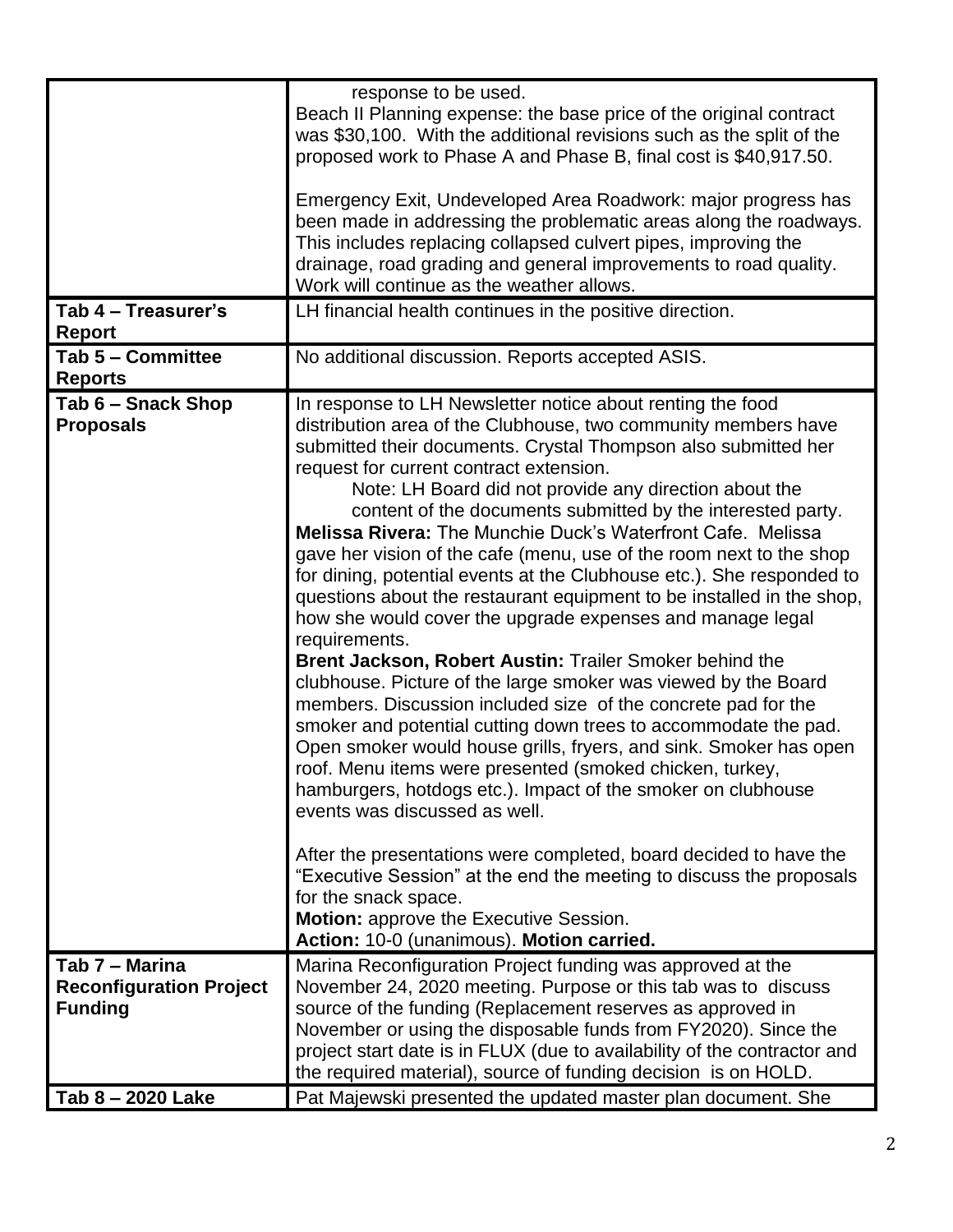| <b>Holiday Master Plan</b>                     | recognized Cathy Melcher contribution in the document preparation.<br>Motion: Approve the 2020 Lake Holiday Country Club Master Plan                                                                                                                                                                                                                                                                                                                                                                                                                                |
|------------------------------------------------|---------------------------------------------------------------------------------------------------------------------------------------------------------------------------------------------------------------------------------------------------------------------------------------------------------------------------------------------------------------------------------------------------------------------------------------------------------------------------------------------------------------------------------------------------------------------|
|                                                | ASIS.                                                                                                                                                                                                                                                                                                                                                                                                                                                                                                                                                               |
|                                                | Action: 10-0 (unanimous). Motion carried.                                                                                                                                                                                                                                                                                                                                                                                                                                                                                                                           |
| Tab 9 - Board Vacancy                          | A seated Board member has resigned for personal reasons effective<br>January 1, 2021. Board must decide whether to fill the position or<br>leave the position open until the October 2021 annual<br>election/community meeting.<br>Motion: Board elects NOT to fill the open position until the next<br>election cycle in October 2021.<br>Action: 9 members approved (Richard Traczyk, Jon Reedy, Robert<br>Adams, James Coates, Ed Noble, Elizabeth Hair, Darrell Melcher,<br>Jarret Tomalesky, Betka Hardgrave). Pat Majewski opposed.<br><b>Motion carried.</b> |
| Tab 10 - Lot Transfer                          | The resident of 107 Par Ct. owns the adjacent water/sewer lot and<br>wishes to turn it over to the association if we agree to turn the lot into<br>common area. There is precedence for this type of request.                                                                                                                                                                                                                                                                                                                                                       |
|                                                | <b>Motion:</b> Accept returning Lot 193, Section 2 to Lake Holiday Country<br>Club and turn the lot into Common Area.<br>Action: in Favor of the action: 0 member. Oppose Action 10<br>members. Motion: opposed.                                                                                                                                                                                                                                                                                                                                                    |
|                                                | <b>Note:</b> per discussion at the board meeting, motion of the August 27,<br>2019 board meeting (acceptance of all lots to transfer to common<br>area) will be re-opened. Proposed change: "Board will accept non-<br>utility lots to be converted to common area. Any utility lot conversion<br>will be a "case by case" decision.                                                                                                                                                                                                                                |
| <b>Tab 11 - Air Quality</b><br><b>Proposal</b> | Ventilation of the lower level of the clubhouse is an issue. Particularly<br>in the fitness center. Mike Goodwin and some board members met<br>with several vendors to assess process, procedures, costs, and work<br>timelines. Based on the cost and other factors, Air Care Services<br>company was selected to complete upgrades. Upgrades could be<br>completed by end of February 2021. Since the upgrade requires<br>exercise equipment to be removed from the fitness center,<br>recommendation was made to replace the flooring in the room as<br>well.    |
|                                                | <b>Motion:</b> board to approve the contractor, Air Care Services to<br>upgrade the HVAC system for the lower level of the clubhouse. In<br>addition, flooring in the fitness center will be replaced. Total cost of<br>the fitness center changes NOT to exceed \$ 28,000 (15K for HVAC<br>and 13K for flooring).<br>Action: 10-0 (unanimous). Motion carried.                                                                                                                                                                                                     |
| Tab 12 - FYI,<br><b>Miscellaneous</b>          | Appeal from the community member: new insurance regulation for<br>Storage.<br>Current LH insurance policy will be communicated to community<br>member by LH office.                                                                                                                                                                                                                                                                                                                                                                                                 |